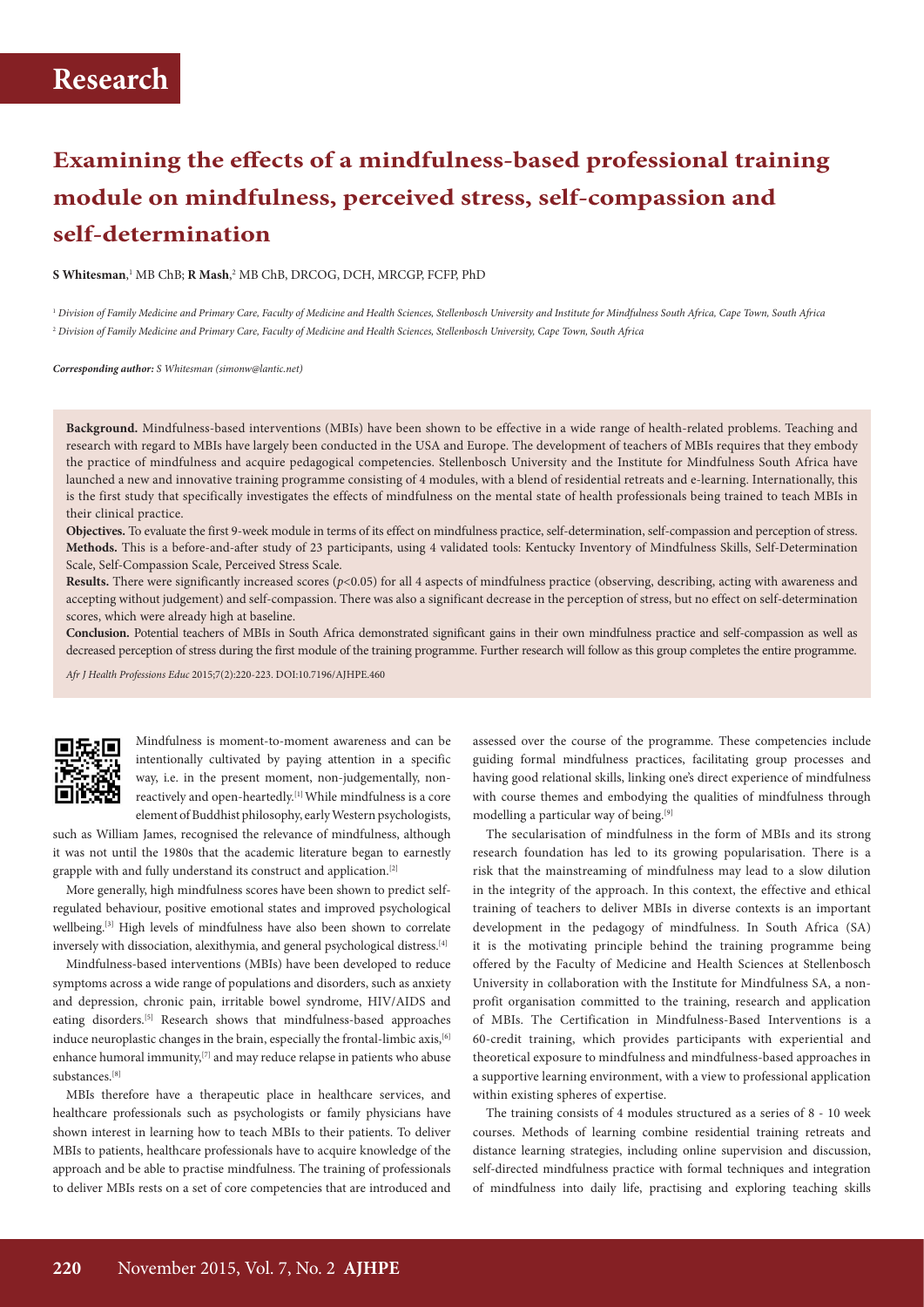(such as guiding practices and inquiry), self-reflective journaling, reading and critiquing peer-reviewed literature and writing essays for assessment purposes.

The 4 modular themes are as follows:

**Module 1. Mindfulness from the inside-out: An introduction to mindfulness and mindfulness-based approaches.** The objective of this module is for participants to begin to explore the practice of mindfulness experientially and understand the theoretical basis and clinical context of its application.

**Module 2. Blending form and essence: Exploring the key elements of a mindfulness-based intervention.** The intent of this module is to understand the architecture, essential content and process of an MBI.

**Module 3. The ground beneath our feet: The foundations of mindfulness.** The aim of module 3 is for participants to experience the depth of mindfulness practice and the ethos from which it arose, to encounter the framework for exploring suffering and its transformation, and to consider the relationship between the source of these teachings and their contemporary expression.

**Module 4. Mindfulness at work: Refining the practice, refining the teaching, and the space between.** The purpose behind the final module is to translate the theory into practice and to consider how to develop a personal intention and capacity for teaching through intensive exploration of guiding mindfulness practices in a variety of contexts under peer supervision.

Most of the formal training programmes in mindfulness-based approaches take place in the USA and Europe, up to and including Master's level degrees. Our training programme is the first of its kind in SA and research into its uptake, effectiveness, applicability and impact on participants and the communities they serve is essential.

While MBIs are increasingly viewed as structured stepwise approaches to various health-related issues, the ethical debate among those offering university-based training programmes focuses on the centrality of the teachers' embodiment of the qualities of mindfulness itself (such as presence, centredness, compassion) and the effect of the subjective state of the teacher on the communication and uptake of the curricular elements by the participants.[9] In this context, monitoring and evaluating the inner states of those undergoing teaching training development – and continuing this evaluation process after completion of the training – is potentially an important addition to the growing literature on the pedagogy of mindfulness.

The essential quality of mindfulness is a combination of heightened attentional capacity and compassion. The latter is the ability to be receptive to, understanding of and responsive to our suffering and to that of others. In this context, there can be no compassion separate from self-compassion. Furthermore, compassion encompasses a softening of the habitual tendency to judge the contents of the present moment in a manner that reduces engagement with the actuality of what is occurring. This attitude of lessening the negating quality of mind is not a loss of discernment. Rather, the increase in mindfulness leads to a more refined and accurate perception of what is actually happening to and in an individual in successive moments of awareness, and the capacity to discern reality from reactivity. One of the consequences is to deal with stressful experiences on their own terms rather than from the reflexive overlay of conditioning. Such mindfulness becomes a valuable means to reduce the impact of psychological stress – much of which arises from a distorted perception of the present reality – at the same time embedding the capacity to respond rather than react to stressors within an individual's

awareness. This capacity to choose a response to stressors, rather than simply reacting, is referred to as self-determination. Effective mindfulness practice, therefore, should lead to enhanced self-compassion and selfdetermination and a reduced perception of stress.

There are no studies in the literature that describe changes in levels of mindfulness and other mental capacities (e.g. compassion) as a result of such a professional training programme. The aim of this study was to evaluate the first module of the new short course on mindfulness practice at Stellenbosch University. The study evaluated changes in mindfulness practice, self-determination, self-compassion and perception of stress among participants.

#### **Methods**

#### **Study design**

We evaluated a short course on mindfulness, using before-and-after quantitative measures of mindfulness, self-determination, self-compassion and perceived stress.

#### **Setting**

Healthcare professionals participated in a 9-week short course on mindfulness practice at Stellenbosch University in collaboration with the Institute for Mindfulness SA. The short course was the first module in a larger programme on MBIs in healthcare that will follow. It consisted of an initial 1-week residential retreat, which intensively focused on the practice of mindfulness. The first day started at the Faculty of Medicine and Health Sciences, Stellenbosch University, with training in the computer laboratory and an overview of the course. The retreat was followed by 8 weeks of further theory, practice during normal daily living and reflection delivered by an internet-based program. The course was designed for healthcare practitioners, who were assessed on their contributions to online discussions and 2 final written assignments. One of the assignments was a personal narrative on their experience and exploration of mindfulness practice over the previous 8 weeks, and the second was a critique of the theory of mindfulness. The cohort consisted predominantly of medical practitioners and psychologists in clinical practice in private and state sectors. Participants enrolled in the training programme with the intention of learning how to teach mindfulness to patients in a secular context through deepening their personal practice while exploring the pedagogical aspects of its application.

#### **Study population**

The 23 students registered for the course were invited to participate in the study.

#### **Data collection**

Data were collected at the start of the course (at the introduction on day 1) and immediately after the end of the course as part of the feedback. The Kentucky Inventory of Mindfulness Skills is a validated 39-item self-report tool that was used to measure mindfulness on 4 scales: observing, describing, acting with awareness, and accepting without judgement.<sup>[10]</sup> The Self-Determination Scale, a 10-item tool, assessed differences in people's selfawareness and the extent to which they feel a sense of choice with regard to their behaviour.<sup>[11]</sup> The Self-Compassion Scale is a validated 26-item questionnaire that was used to rate how people responded to themselves in difficult times.[12] The Perceived Stress Scale is a validated 10-item questionnaire employed to measure perceived stress over the last month.<sup>[13]</sup>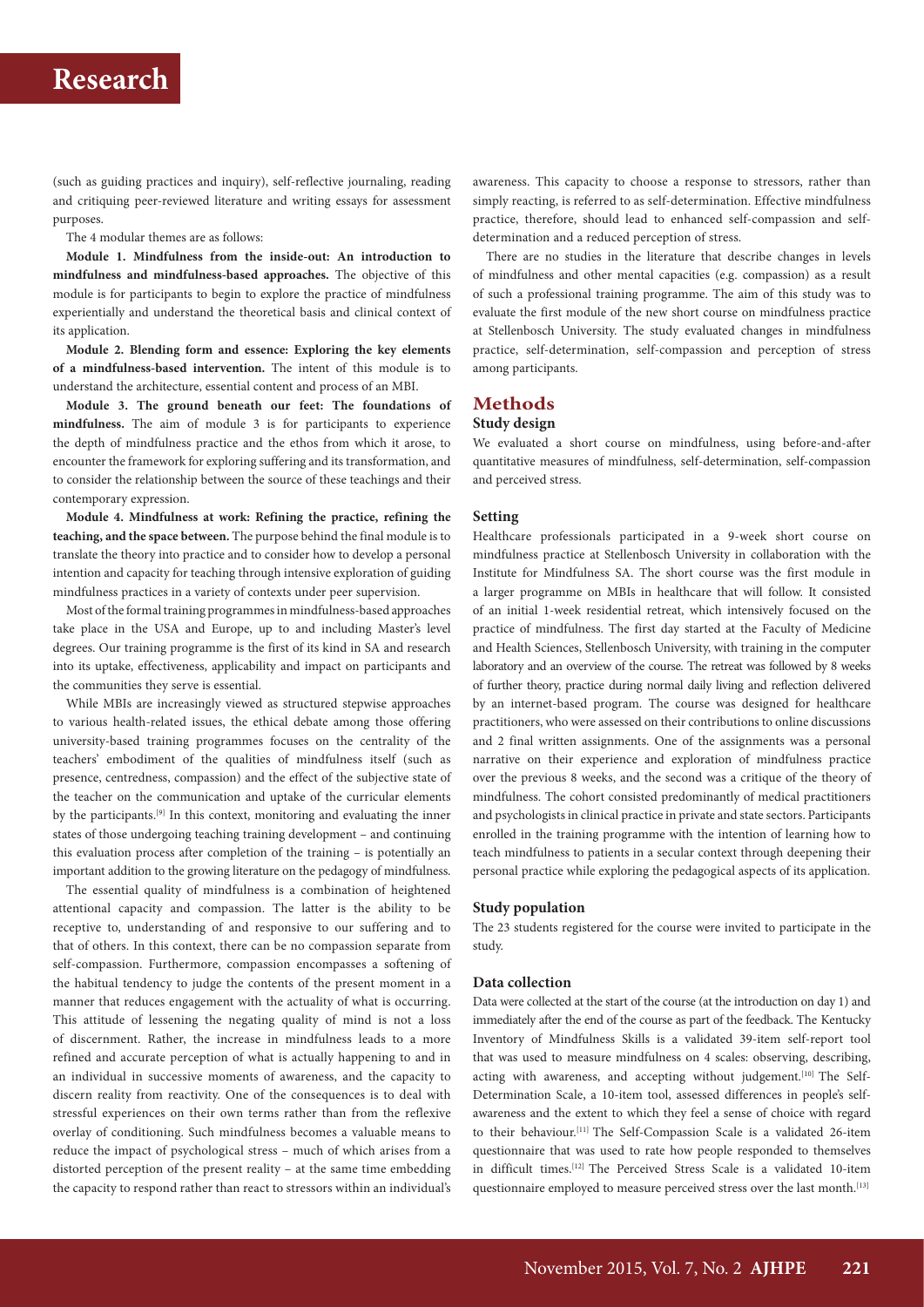#### **Data analysis**

Quantitative data from the questionnaires were entered, checked and cleaned in a Microsoft Excel spreadsheet and analysed (in Statistica) with the assistance of the Centre for Statistical Consultation. Before-and-after numerical data from paired groups were compared with a nonparametric Wilcoxon-signed rank test.

#### **Ethical considerations**

The study was approved by the Health Research Ethics Committee, Stellenbosch University (N13/07/100).

#### **Results**

The study population comprised 18 women and 5 men with a mean age of 44.2 (range 32 - 76) years. The group included 5 psychologists, 5 medical practitioners, 4 counsellors or coaches, 3 nurses, 3 professionals involved in leadership development, 1 social worker, 1 physiotherapist and 1 volunteer working with student groups. Eighteen participants had some previous exposure to mindfulness practice, while 5 had no prior exposure. Eighteen were self-employed or working in the private sector, 4 worked in the public sector and 1 was doing voluntary work.

Table 1 presents the results of the questionnaires and shows a statistically significant improvement in the practice of mindfulness. Participants showed a significant improvement in all 4 key dimensions of mindfulness: the ability to observe or direct one's attention to internal and external phenomena; ability to non-judgementally describe thoughts and feelings; ability to act with full awareness of what one is doing in the present moment; and ability to accept or allow what is happening without judging the experience. Participants improved despite being a self-selected group, most of whom had some previous exposure to mindfulness practice.

Participants also improved significantly in all the dimensions of self-compassion, which measure how someone acts towards him/herself while experiencing difficult circumstances: selfkindness, avoiding self-judgement, identification with others, avoiding isolation, practice of mindfulness, and avoiding over-identification with difficulties.

Participants reported improved mindfulness and self-compassion and a significant decrease in their perception of stress during the previous month.

There was no change in the extent to which participants reported functioning in a self-

#### **Table 1. Results of the questionnaires at baseline and follow-up (***N***=23)**

|                                                            | <b>Baseline</b> mean | Follow-up mean       |            |
|------------------------------------------------------------|----------------------|----------------------|------------|
| Item                                                       | $(95\% \text{ CI})$  | $(95\% \text{ CI})$  | $p$ -value |
| Kentucky Inventory of Mindfulness Skills (summative score) |                      |                      |            |
| Observe (12 - 60)                                          | $40.9(37.6 - 44.2)$  | $47.1 (44.7 - 49.5)$ | < 0.001    |
| Describe $(8 - 40)$                                        | $28.4(25.5 - 31.3)$  | $30.3(28.1 - 32.6)$  | 0.018      |
| Acting with awareness (10 - 50)                            | $31.4(28.5 - 34.3)$  | $34.9(32.2 - 37.5)$  | 0.001      |
| Accept without judgement (9 - 45)                          | $32.7(29.5 - 35.9)$  | $35.5(33.0 - 37.9)$  | 0.016      |
| Perceived Stress Scale (summative score)                   |                      |                      |            |
| Perceived Stress Scale (0 - 40)                            | $16.5(13.5 - 19.4)$  | $12.8(9.8 - 15.7)$   | 0.012      |
| Self-Compassion Scale (mean score)                         |                      |                      |            |
| Humanity $(1 - 5)$                                         | $3.3(3.0 - 3.7)$     | $3.8(3.5 - 4.1)$     | 0.005      |
| Isolation $(1 - 5)$                                        | $3.4(3.0 - 3.8)$     | $3.8(3.4 - 4.1)$     | 0.032      |
| Judgement $(1 - 5)$                                        | $3.2$ $(2.8 - 3.6)$  | $3.6(3.3 - 4.0)$     | 0.012      |
| Kindness $(1 - 5)$                                         | $3.3(2.9 - 3.7)$     | $3.8(3.4 - 4.1)$     | 0.002      |
| Mindful $(1 - 5)$                                          | $3.4(3.0 - 3.9)$     | $3.8(3.5 - 4.1)$     | 0.051      |
| Over-identified (1 - 5)                                    | $3.1(2.8 - 3.5)$     | $3.4(3.1 - 3.8)$     | 0.047      |
| Total $(1 - 5)$                                            | $3.3(3.0 - 3.6)$     | $3.7(3.4 - 3.9)$     | 0.002      |
| Self-Determination Scale (mean score)                      |                      |                      |            |
| Aware $(1 - 5)$                                            | $4.0(3.7 - 4.3)$     | $4.0(3.8 - 4.3)$     | 0.681      |
| Choice $(1 - 5)$                                           | $3.8(3.5 - 4.2)$     | $4.0$ $(3.8 - 4.3)$  | 0.117      |
| Total $(1 - 5)$                                            | $3.9(3.7 - 4.2)$     | $4.0(3.8 - 4.2)$     | 0.346      |
| $CI = confidence$ interval.                                |                      |                      |            |

determined way. This especially relates to a sense of choice and control over one's behaviour. The reported self-determination was relatively high at baseline and did not change significantly during the course.

#### **Discussion**

Internationally, this is the first study that specifically investigates the effects of mindfulness on the mental state of those being trained to become teachers of mindfulness-based approaches. The results suggest that the initial stages of the abovementioned training at Stellenbosch University increased levels of self-compassion and mindfulness, which were accompanied by a decrease in the perception of stress.

There is an emerging literature on MBI teacher training that focuses on pedagogical elements. This literature speaks in depth to the core competencies required and offers a framework in which professionals training to teach MBIs are assessed. Assessment focuses on skills development and capacity to communicate the key elements of a curriculum effectively, skillfully, compassionately and in an embodied way.<sup>[14]</sup> The initial data in this study suggest that compassion, one of the core elements of mindfulness, is enhanced with this training methodology and serves to support one of the key aspects required in teacher development.<sup>[14]</sup>

The complex and multi-levelled challenges in our society demand innovative approaches to integrating mindfulness, without compromising the standards of training, leading to benefit in the therapeutic domain. The course offered at Stellenbosch University follows the international trend of combining residential and distance learning elements, although the curriculum structure is unique to this programme, considering cost, context and accessibility to make the training available to healthcare professionals in other African countries.

There are a number of potential benefits of training professionals in mindfulness-based approaches. Mindfulness and compassion are universal capacities and may potentially be used in diverse contexts. MBIs can be delivered in group format at primary care level and at relatively low cost (one only needs a room and teacher fees), is highly participatory and empowering for participants, and the skills acquired may subsequently be developed beyond the conclusion of a programme at no cost. Furthermore, MBIs are highly adaptable in terms of structure, duration and language without losing the essential elements or thread of the curriculum. Research